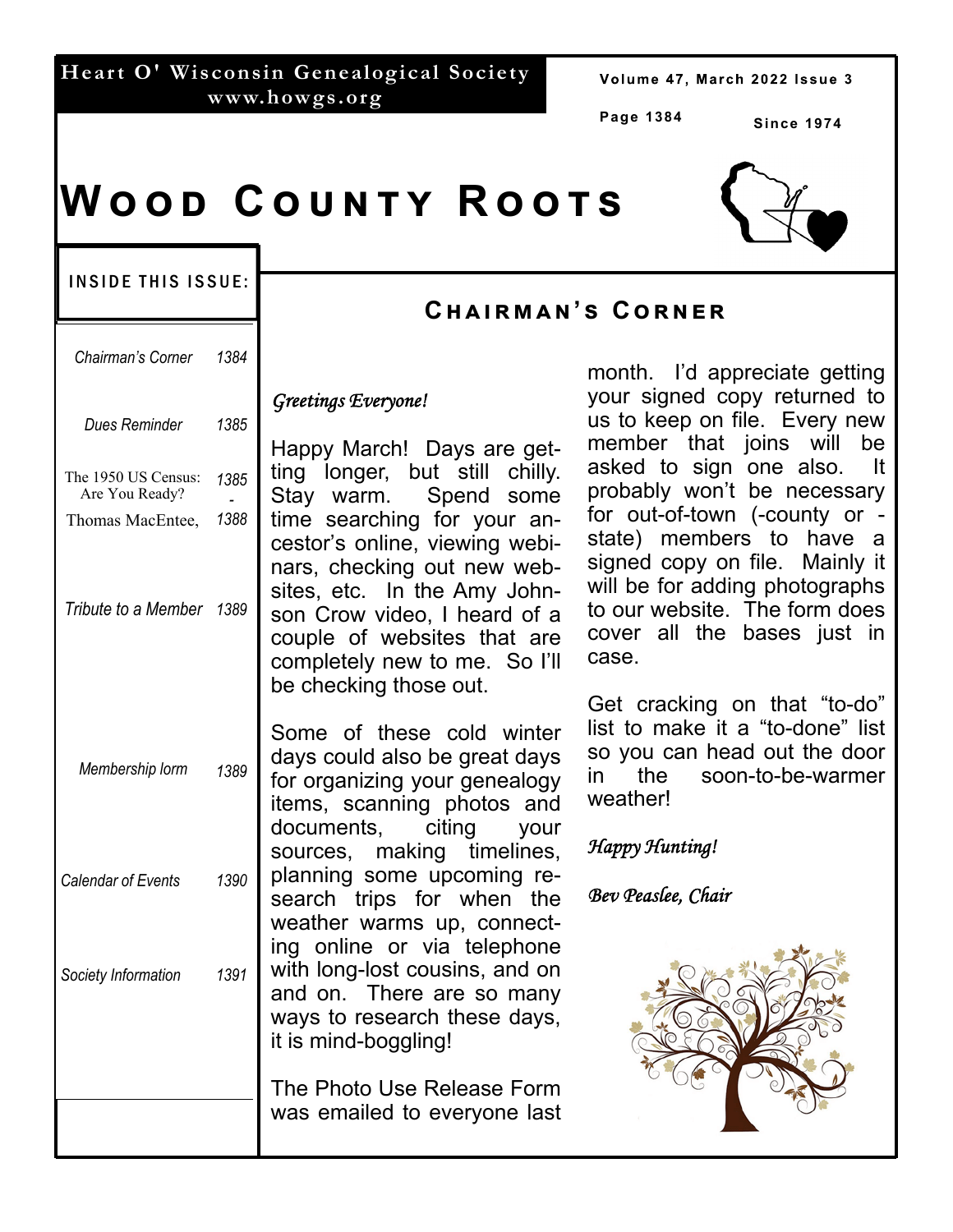### **Oඎඎඑඋඍකඛ**

 Officers were voted in at the end of last year to take us on into the new year. Please help the officers out in any way that you can. Our society is only as strong as its members.

Chairman: Bev Peaslee

Vice Chairman: Wayne Peters

Secretary: Sue Miller & Myra Sweet

Treasurer: Tina Krummel

Trustee: Mary Moss

### **Dues!**

 It's that time of year again—your annual dues are payable now. Our membership year runs from **August 1 through July 31.** 

 Check your newsletter label. The line above your name has the expiration date of your membership. There is a membership form on page 1357 of this newsletter. Please check with Tina, our treasurer, on the status of your membership.

# The 1950 US Census: Are You Ready?

Thomas MacEntee, Genealogy Bargains https://genealogybargains.com hidefgen@gmail.com

Many genealogists remember the excitement in April 2012 during the release of the 1940 US Census. Following the "72 Year Rule" for records at the National Archives and Records Administration (NARA), the results of the 1950 US Census will be made public on Friday, April 1, 2022. It's never too early to prepare for this valuable data!

#### **Why is the 1950 US Census Important?**

- Keep in mind that the US Federal Census is mandated by the US Constitution to be taken every 10 years to apportion seats in the House of Representatives. Like other record sets, the US Census was not created for genealogy purposes, but as genealogists we benefit greatly from the data.
- The 1950 US Census is the first decennial census conducted after World War II. The war had a huge social and economic impact on the United States. Some of the questions asked are due to a) a severe economic recession in 1947, b) a post-war housing shortage with men and women who fought in World War II returning home, c) many women employed to support the war effort returned to keeping house full time, and d) a

shift in population away from rural locations and towards urban and suburban areas.

#### **How was the 1950 US Census Different?**

Here are some quick facts you might now know about the 1950 US Census data:

- The population schedule for the 1950 US Census consisted of 30 lines with six individuals selected for Supplemental Questions. In the 1940 US Census, each page of the population schedule had 40 lines and only two selected.
- Americans living abroad were enumerated for the first time in 1950. This included efforts to enumerate armed forces, ship crews and United States government employees living overseas.
- The first non-military computer –UNIVAC I–was used to tabulate census data.
- The 1950 US Census covered 150 million residents across 45 million homes.
- For those who lived in hotels and "other places where transients usually pay for quarters" took place the night of April 11, 1950. In addition, many newspapers carried "missed person" forms at the end of the enumeration period. These forms could be clipped, filled out and returned to the Census Bureau.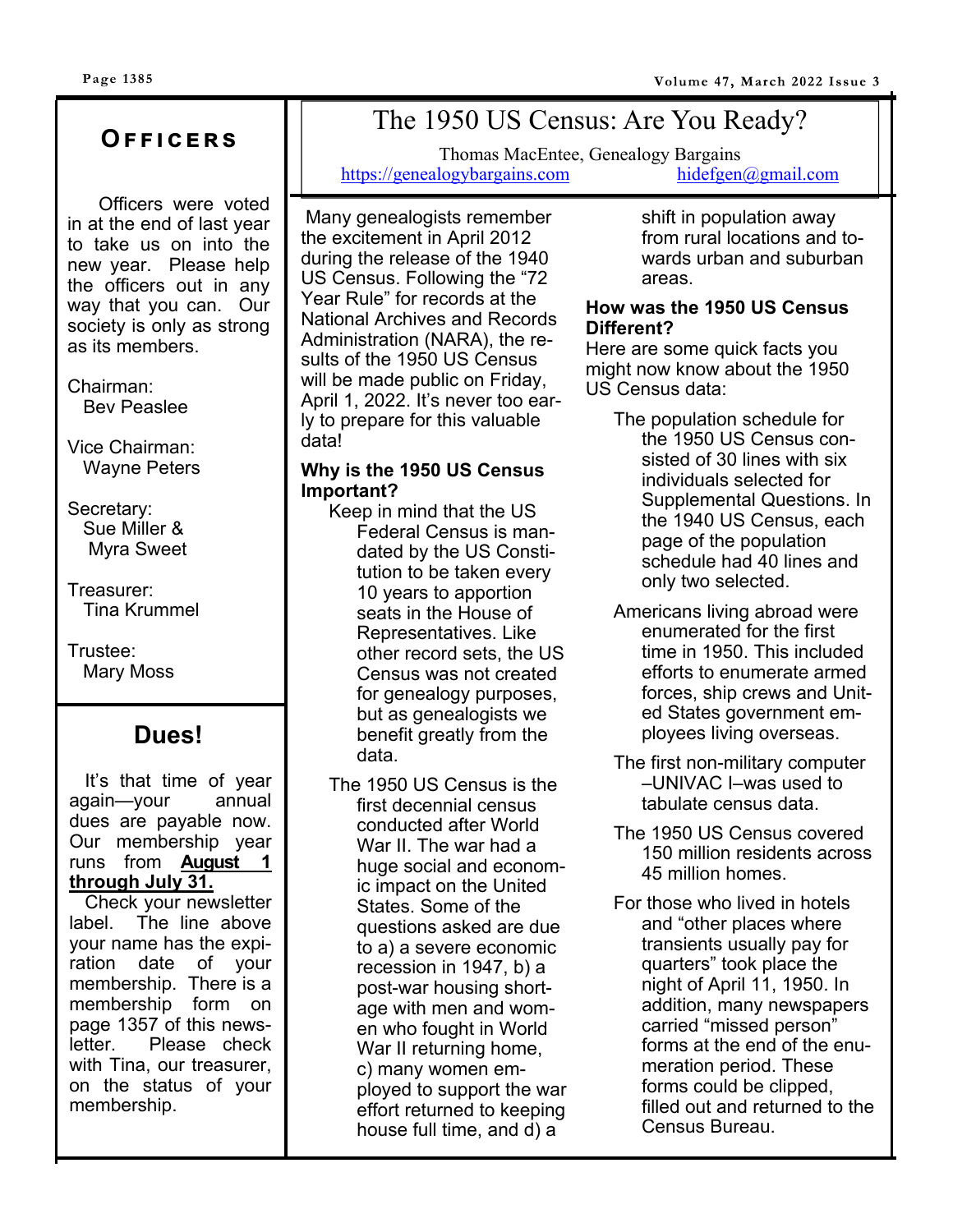## The 1950 US Census: Are You Ready?

### Continued

Special "infant cards" were completed by enumerators of the 1950 US Census for each child born in January, February, or March 1950. These were used to test birth registration completeness for recent births. However, these cards were destroyed after the information was used for statistical purposes. The cards were never microfilm and as a result, there are no digital images.

#### **Questions Asked on the 1950 US Census**

Name of street, avenue, or road where the household is located

Home or apartment number

Serial number of dwelling unit

Is this house on a farm (or ranch)?

Name (head of household)

Relationship to head of household

Race

Sex

- How old was this person on his last birthday?
- Is this person now married, widowed, divorced, separated, or never married?
- What State or country was the person born in?
- If foreign born, is the person naturalized?
- What was this person doing most of last week - working, keeping house, or something else?
- If the person was "keeping house" or "something else" in question 15, did the person do any work at all last week, not counting work around the house?
- If the person answered "no" to question 16, was he looking for work?
- If the person answered "no" to question 17, even if he didn't work last week, does he have a job or business?
- If the person was working, how many hours did he or she work in the last week?

What kind of work does the person do? What kind of business or industry is the person in?

Class of worker the person is.

#### **What You Need to Know About the 1950 US Census Data Release**

Here is the latest information as of December 2021:

NARA will employ a rudimentary artificial intelligence (AI) program with optical character recognition (OCR) to "scan" the hand-written entries. An initial index will be created, and users can submit corrections to build a crowd-sourced index.

Only the **1950 US Census Population Schedules** have been microfilmed and digitized; these will be made available on April 1, 2022.

- Genealogy vendors (Ancestry, MyHeritage) will likely outsource indexing while FamilySearch will use volunteers to build an index. For the 1940 US Census release, 150,000 volunteers indexed 132 million names in less than four months. The current estimate for the 1950 US Census using volunteers is six months.
- To determine the correct Enumeration District and browse the correct set of images, **you need to know where your ancestor or relative lived on April 1, 1950**, which was Census Day for the 1950 US Census.
- With that address, you can use the **Unified 1880-1950 Census ED Finder** at the Steve Morse One Step site to locate the correct Enumeration District for urban and suburban locations.

For rural addresses, you can use the **Viewing 1950 Enumeration District Maps**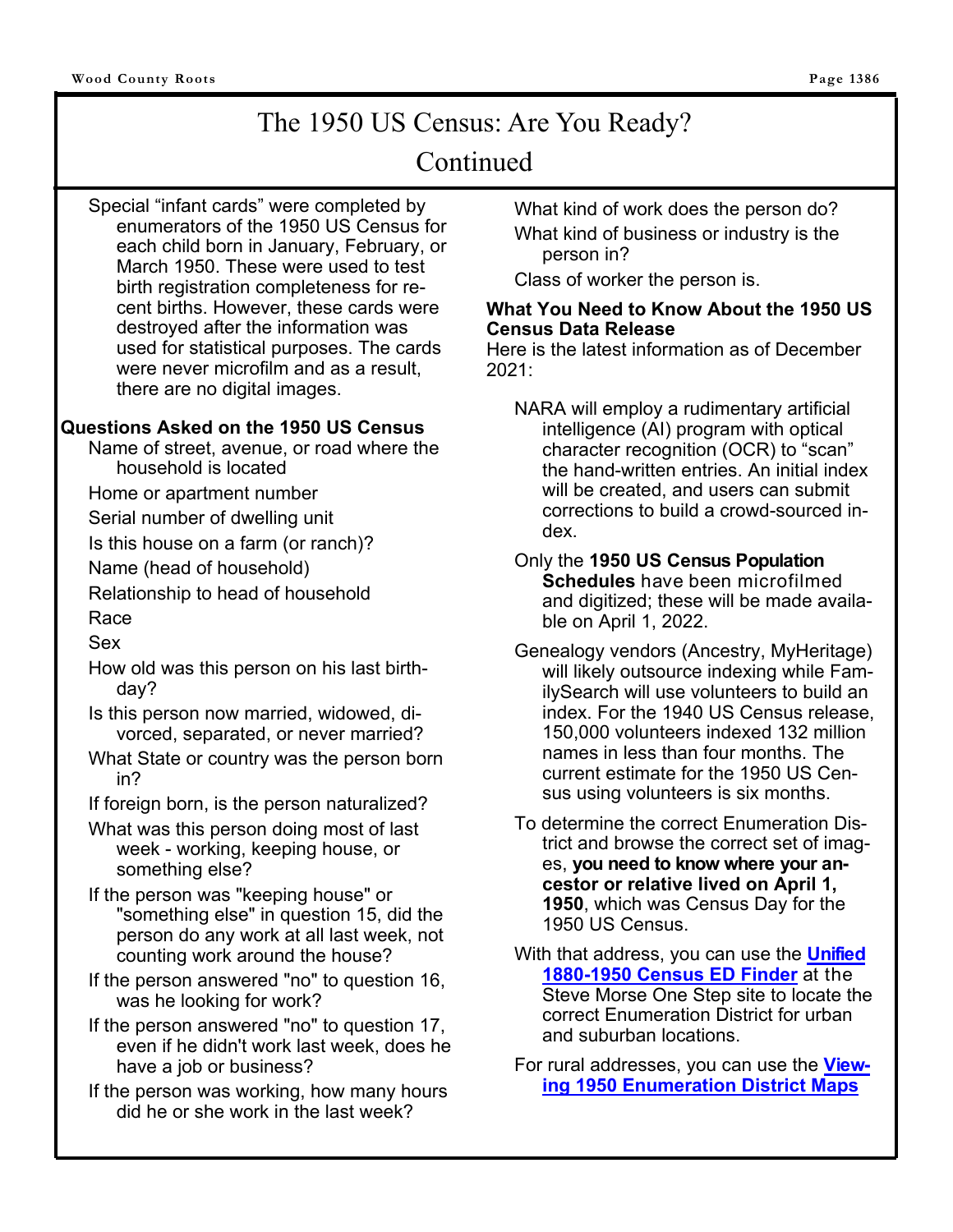The 1950 US Census: Are You Ready?

#### Continued

tool at the One Step site to access the maps and a visual review will be needed.

#### **How to Prepare for the 1950 US Census Data**  Locate the April 1, 1950, address for ancestor or relative: cover resources such as newspapers, correspondence, city directories, address books

- Use the **Steve Morse One Step** website to locate Enumeration Districts. For rural addresses, the One Step site will point you towards the Enumeration District maps to review visually.
- Create a spreadsheet or list of each person, basic info and their 1950 US Census Enumeration District.
- Use this information once the census data is released on April 1, 2022.

#### **Here's How You Can Get 1950 US Census Data NOW**

Not many genealogists realize that the Census Bureau offers what is known as the **Age Search Service** (https://www.census.gov/topics/ population/genealogy/agesearch.html) allowing residents to see census data for a fee. From the Census Bureau site:

> "We will search the confidential records from the Federal population censuses of 1910 to 2010 and issue an official transcript of the results (for a congressionally mandated fee). NOTE: Information can be released only to the named person, his/ her heirs, or legal representatives."

Currently the fee is \$65 for a search of **one census per person** and payment can be made by check or money order (no credit cards accepted). The application form will ask you to list an address for the research subject. Remember that locating the proper enumeration district will help speed up the search. Normal processing time is three to four weeks; for an extra \$20 fee you can expedite the process.

#### **1950 US Census Substitute**

So, what if you need 1950 US Census data for others? The best substitute available would be a city directory for the location where your research target lived. Ancestry has created a **1950 Census Substitute** consisting of entries from US city directories up to 1955. See https://www.ancestry.com/ search/categories/1950census/ for more information and to start searching.

#### **Resources**

*1950 Census Release Will Offer Enhanced Digital Access, Public Collaboration Opportunity* – National Archives https://www.archives.gov/news/ articles/1950-census-access

**1950 Census Substitute** – Ancestry https://www.ancestry.com/search/ categories/1950census/

**1950 Census Questionnaire** – United States Census Bureau https://www.census.gov/history/www/ through the decades/ questionnaires/1950\_1.html

**1950 Instructions to Enumerators** – IPUMS https://usa.ipums.org/usa/voliii/ inst1950.shtml

#### **1950 Instructions to Enumerators** – United States Census Bureau https://www.census.gov/history/www/ through the decades/ census\_instructions/1950\_instructions.html

#### **1950 US Census Overview** – United States Census Bureau https://www.census.gov/history/www/ through the decades/ overview/1950.html

**Age Search Service** – United States Census Bureau https://www.census.gov/topics/ population/genealogy/agesearch.html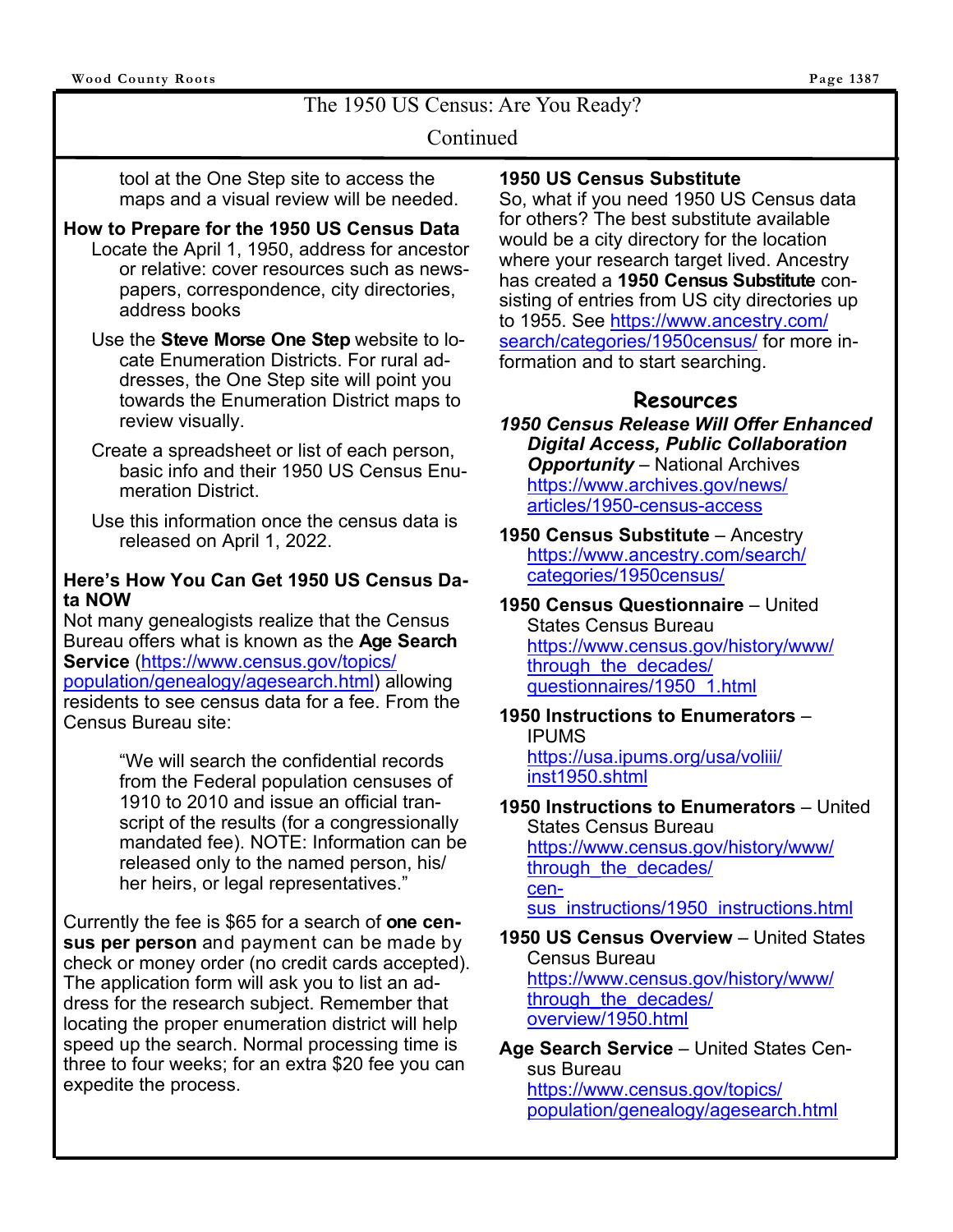#### **Page 1388**

# The 1950 US Census: Are You Ready?

### **continued**

#### **Finding Transcribed ED Descriptions for 1950 Viewing 1940/1950 ED Descriptions from in One Step** – Steve Morse https://stevemorse.org/ed/ed.php?

year=1950&state=AL&keywords=

**Getting Ready for the 1950 Census: Searching With and Without a Name Index** https://stevemorse.org/ census/1950census.htm

**How to Access the 1950 Census in One Step** – Steve Morse https://stevemorse.org/census/quiz1950.php

**Infant Card 1950 Census** – United States Census Bureau https://www2.census.gov/prod2/decennial/ documents/04198170ch2.pdf

**Miscellaneous Codes 1950 Census** – Steve Morse https://stevemorse.org/census/ mcodes1950.htm

**Occupation Codes 1950 Census** – Steve Morse https://stevemorse.org/ census/1950occupationcodes.html

#### **Project 1950 – Volunteers Needed** https://stevemorse.org/census/ project1950intro.html

**The 1950 Censuses – How They Were Taken – United States Census Bureau** http://www2.census.gov/prod2/decennial/ documents/1950/

proceduralHistory/1950proceduralhistory.zip

#### **Unified 1950 US Census ED Finder** – Steve Morse https://stevemorse.org/census/unified.html? year=1950

- **United States Census**  FamilySearch Wiki https://www.familysearch.org/wiki/en/ United\_States\_Census
- **Viewing 1940/50 Census Tracts in One Step** Steve Morse https://stevemorse.org/census/tracts.html

**T1224 Microfilm in One Step** https://stevemorse.org/census/ eddef1224.html?year=1950

**Viewing 1940/1950 Wards, Tracts, and Block Maps in One Step** – Steve Morse https://stevemorse.org/census/1940- 1950blocks.html

**Viewing Enumeration District Maps in One Step** – Steve Morse https://stevemorse.org/census/arc1940- 1950edmaps.html?year=1950

Again Thank you to Thomas for sharing his articles with us.

*©2021, copyright Thomas MacEntee. All rights reserved. For more information, please visit Genealogy Bargains at https:// genealogybargains.com.*]



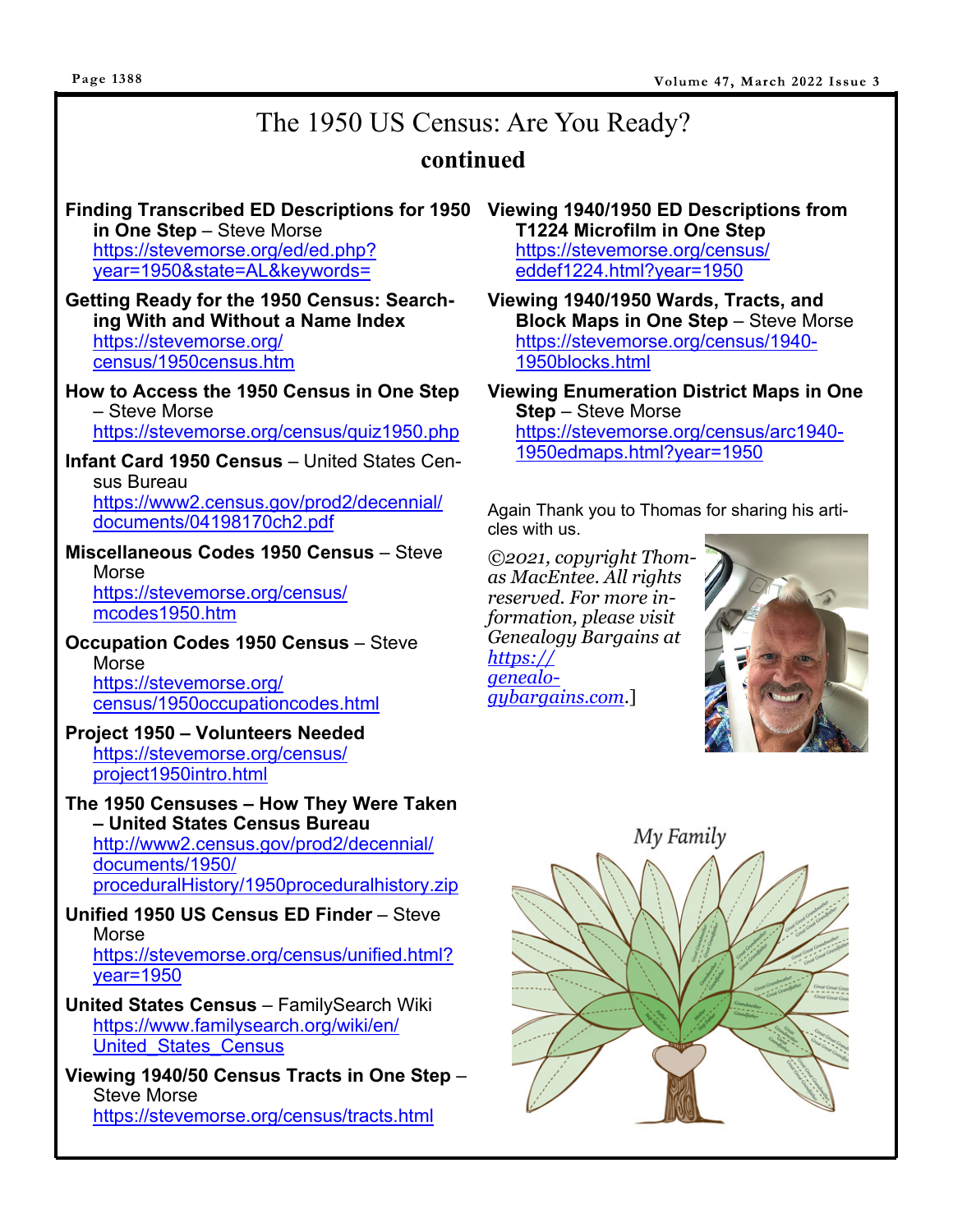### **Tribute to a Member**



Stimac, age 79, of Wisconsin Rapids, WI passed away peacefully on Saturday December 25, 2021 in Wisconsin Rapids, WI.

Beverly was born on September 10, 1942 to Edward and Mar-

garet (Derfus) Werner in Marshfield, WI. She married Russell Stimac on November 18, 1967, and celebrated 54 years of marriage together. Beverly served her community as an elementary school teacher in Pittsville and Wisconsin Rapids many years, and served as the treasurer for WRPSSTU. In 1999 Beverly was honored

Beverly Rose Werner with the "Friend of Education" award for her dedication to her career. Beverly was a member of the SS Peter and Paul Women's Club, the VFW Auxiliary 2534, and loved volunteering for the South Wood County Pantry Shelf. In her spare time Beverly enjoyed gardening, reading, crafting, sewing, and was an expert in quilling.

> Beverly is survived by her Husband, Russell; sons, Christopher Stimac (Tiffaney Althoff), and Matthew (Wendy) Stimac; grandchildren, Calliston Stimac, Cassandra Stimac, Benjamin Stimac, Luke Stimac, Zachary Stimac, Taylor Stimac, and Sara Stimac; Sisterin-law Joan Werner; as well as many greatgrandchildren, nieces and nephews.

> She was preceded in death by her parents; brother, Dennis Werner; and one infant sister.

#### **MEMBERSHIP FORM DETACH AND MAIL WITH A CHECK FOR \$15 PAYABLE TO:**  $HEART$  O' WISCONSIN GENEALOGICAL SOCIETY  $P. O. Box 1565$ **W එඛඋඖඛඑඖ R ඉඑඌඛ WI 54495-1565**

| Name:<br>. |  |
|------------|--|
|            |  |

Address: \_\_\_\_\_\_\_\_\_\_\_\_\_\_\_\_\_\_\_\_\_\_\_\_\_\_\_\_\_\_\_\_\_\_\_\_\_\_\_\_\_\_\_\_\_\_\_\_\_\_\_\_\_\_\_\_\_\_\_\_\_\_\_\_\_\_\_\_\_\_\_\_\_\_\_\_\_\_

Phone: (\_\_\_\_) \_\_\_\_\_\_\_\_\_\_\_\_\_\_\_\_\_\_\_\_\_\_\_\_\_\_ E-mail: \_\_\_\_\_\_\_\_\_\_\_\_\_\_\_\_\_\_\_\_\_\_\_\_\_\_\_\_\_\_\_\_\_\_\_\_\_\_\_\_

City: \_\_\_\_\_\_\_\_\_\_\_\_\_\_\_\_\_\_\_\_\_\_\_\_\_\_\_\_\_\_\_\_\_\_\_\_\_\_\_\_\_\_\_\_\_\_ State: \_\_\_\_\_\_ Zip Code: \_\_\_\_\_\_\_\_\_\_\_\_\_\_

New members only: You may have one free surname search if you reside outside of Wood County, WI (a \$10 value).

Surname you would like researched:

The membership list is published once per year in the December newsletter. We ask that you give permission for us to publish your address, telephone number, and e-mail address by responding to the following questions. (Please clearly circle your answer; if no response is given, we will automatically publish): I wish to have the following published in the December newsletter: my address? Yes No; my phone number? Yes No; my e-mail address? Yes No

Members may submit one free query per year, which will be published in the Society's newsletter in order to contact others researching the same ancestors. It should be 50 words or less, not counting the name and address of the submitter. Members and non-members may submit additional queries at the rate of 10 cents per word.

Please enclose a self-addressed, stamped envelope if you want a membership card mailed to you. Thanks.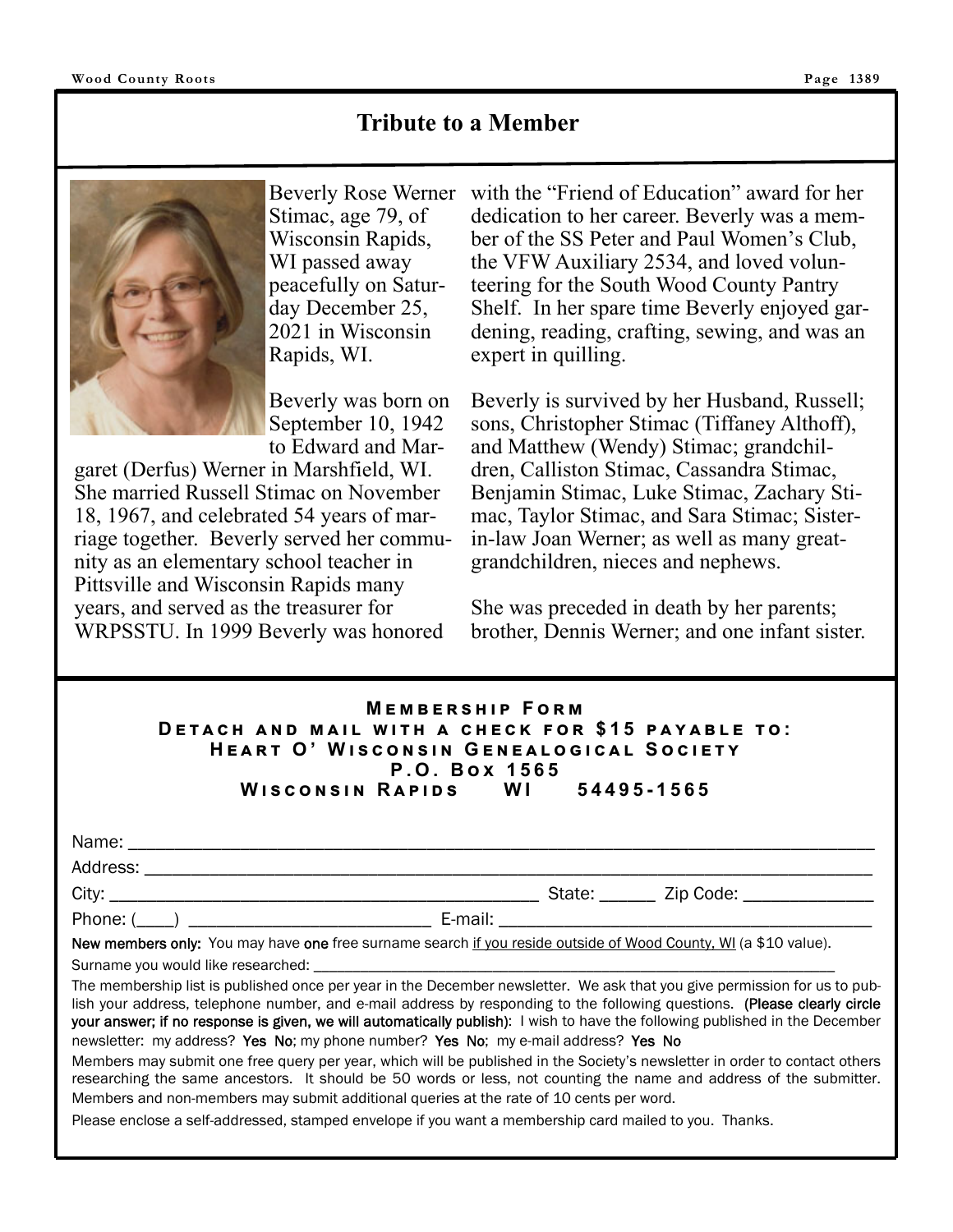# CALENDAR OF EVENTS

*March 19th, 2022 TBA Meeting at the McMillan Library in the Multi Purpose Room* 

*March 25th-26th, 2022 WSGS Gene-A-Rama Virtually* 

*April 16th, 2022 Presentation by Dana Kelly from* **Norwegian American Genealogical Center & Naeseth Library via Zoom.**   *Watch for Wayne's email about this meeting* 

Join Zoom Meeting https://us04web.zoom.us/j/73145868172 pwd=SUhxd2EyU3NUS1Jvam1oUEc3TXdTZz09 Meeting ID: 731 4586 8172 Passcode: pxi95p

*May 21, 2022 TBA* 

*June 18th 2022 Cemetery Walk Greenwood Cemetery off Plank Hill Lane, in Armenia, Juneau County.* 

*We will discuss keeping the Zoom component for the future meeting. Let us know your thoughts on the Zoom continuing or not.* 

*Membership note:* 

*Due to the Pandemic Meetings are cancelled temporarily, but when they do resume we will follow the regular day and time.* 

*The third Saturday of the month from August through June (skipping January and July). At 9:30 a.m. At McMillan Memorial Library* 

*As a committee we have changed our meeting date and time temporarily to see if attendance would rise. We are in need of encouraging new members and activity from members who are in the Wisconsin Rapids Area.* 

*We would like your input. You can email, or mail our President.* 

*Email:* info@howgs.org

*U.S Mail : Heart O' Wisconsin Genealogical Society P.O. Box 1565 Wisconsin Rapids, Wisconsin 54495-1565*

*Look for us on Facebook.com* 

*Heart O' Wisconsin Genealogical Society.* 

*It is a now an open group so please check it out.*